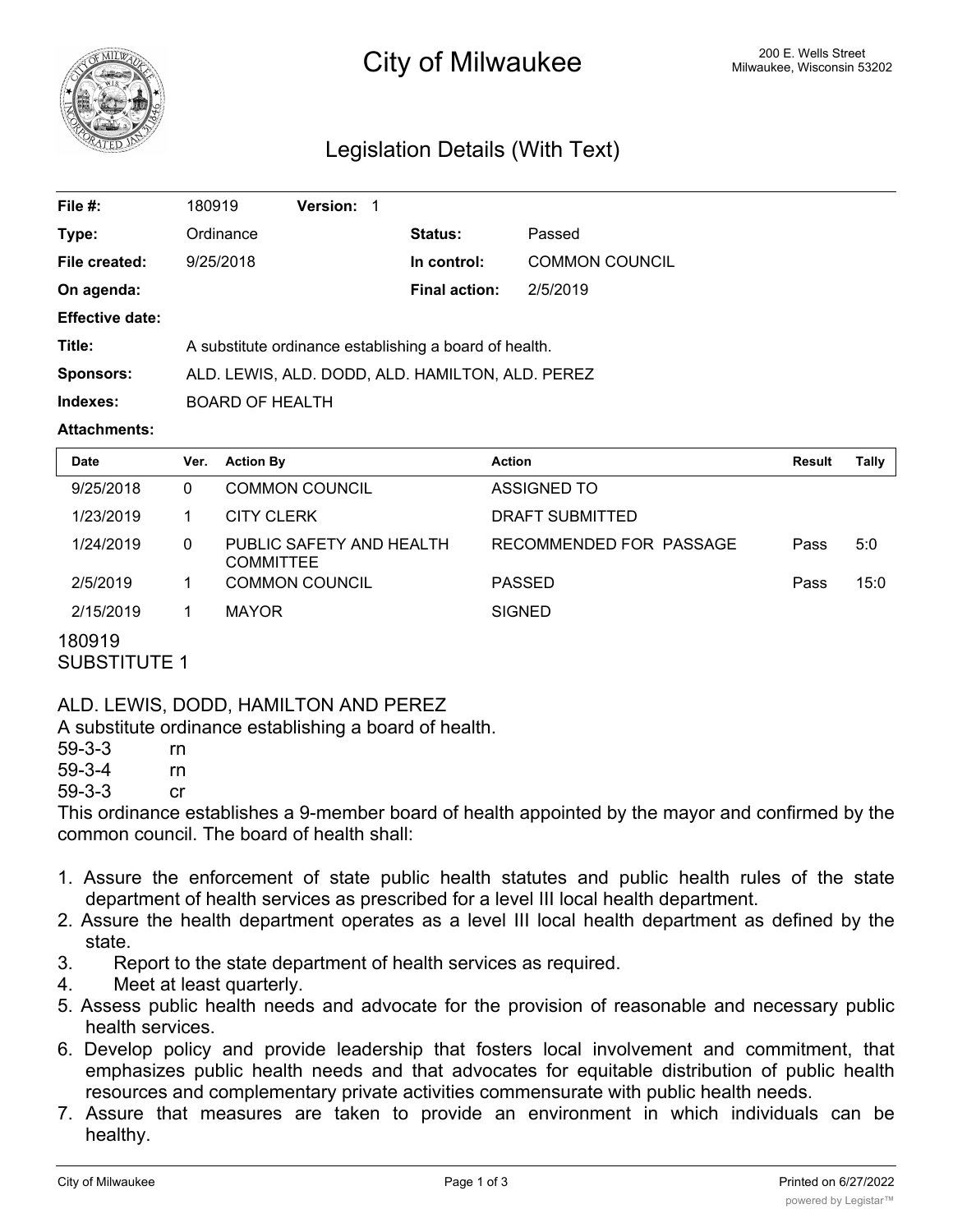The board of health may adopt those regulations, for its own guidance and for the governance of the local health department, that it considers necessary to protect and improve public health. The regulations may be no less stringent than, and may not conflict with, state statutes and rules of the state department of health services.

Board members shall be city residents and reflect the diversity of the city. Among the members who are not elected officials, at least one member shall be a registered nurse and at least one shall be a physician. Board terms shall be staggered, with 3 members serving 2-year terms, 3 members serving 3-year terms and 3 members serving 5-year terms.

The board shall consist of:

- 1. One common council member.
- 2. Five persons with backgrounds in science and public health including formal training and appropriate education credentials in these areas. These board members shall be current members in good standing of the professional associations representing their respective professions.
- 3. Three persons with backgrounds and appropriate education credentials in fields of the social determinants of health, including, but not limited to, law, law enforcement and commerce. These board members shall be current members in good standing of the professional associations representing their respective professions.

The Mayor and Common Council of the City of Milwaukee do ordain as follows:

Part.1: Section 59-3-3 to 4 of the code is renumbered 59-3-4 to 5.

Part 2. Section 59-3-3 of the code is created to read:

### **59-3. Administration.**

**3.** BOARD OF HEALTH. a. Duties. A board of health shall be established to govern the health department. The board of health shall:

a-1. Assure the enforcement of state public health statutes and public health rules of the state department of health services as prescribed for a level III local health department.

a-2. Assure the health department operates as a level III local health department as defined by the state.

a-3. Report to the state department of health services as required.

a-4. Meet at least quarterly.

a-5. Assess public health needs and advocate for the provision of reasonable and necessary public health services.

a-6. Develop policy and provide leadership that fosters local involvement and commitment, that emphasizes public health needs and that advocates for equitable distribution of public health resources and complementary private activities commensurate with public health needs.

a-7. Assure that measures are taken to provide an environment in which individuals can be healthy.

b. Membership. Members of the board of health shall be appointed by the mayor and serve upon confirmation by the common council. Members shall be city residents and reflect the diversity of the city based on current U.S. census data. Among the members who are not elected officials, at least one member shall be a registered nurse and at least one shall be a physician, as defined in s. 448.01